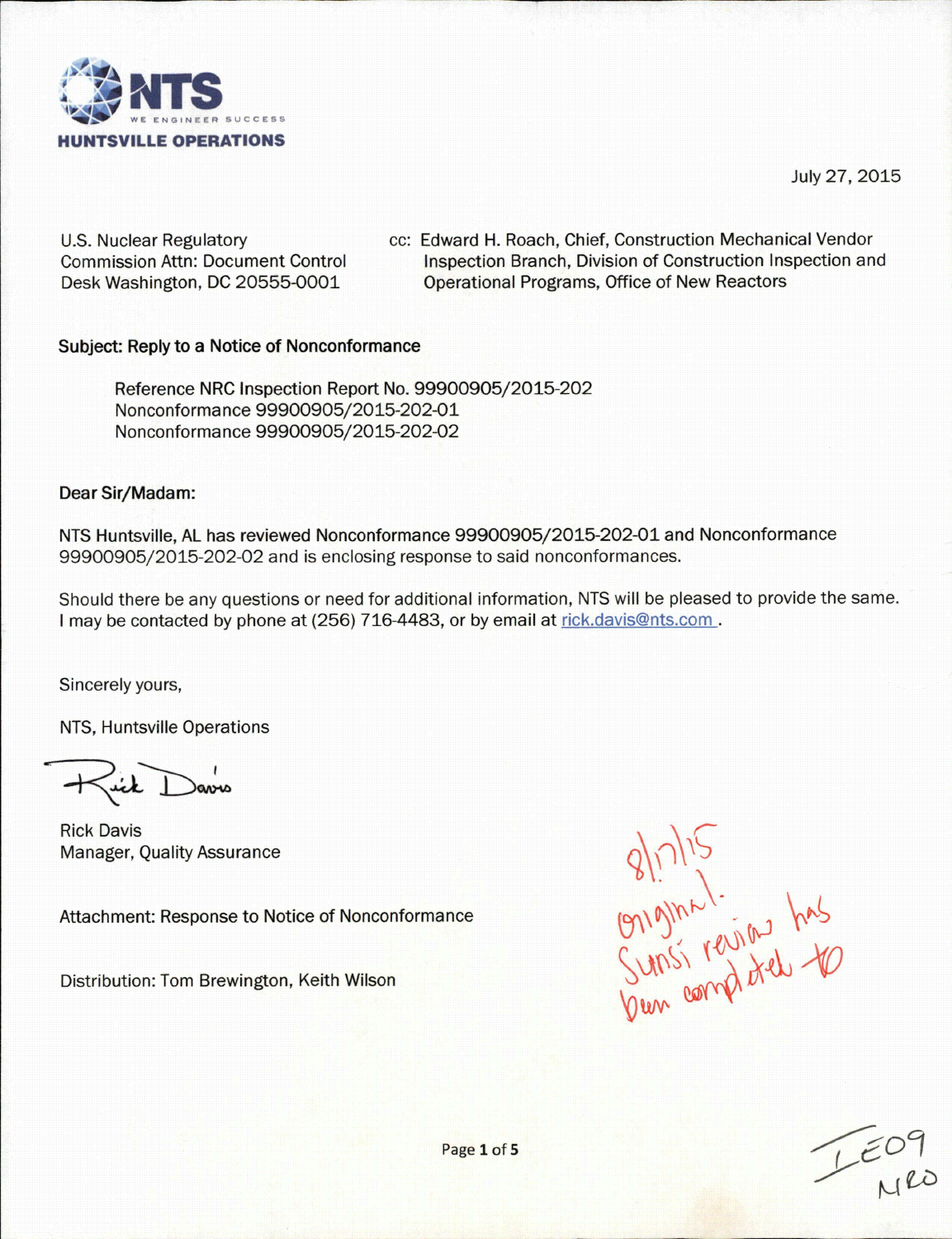# 7/20/15 RESPONSE TO NRC NOTICE OF NONCONFORMANCE Inspection Report 99900905/2015-202, dated June/25/15

## **Nonconformance 99900905/2015-202-01**

Based on the results of a U.S. Nuclear Regulatory Commission (NRC) inspection conducted at National Technical Systems (NTS) facility in Huntsville, Alabama, on May 11, 2015, through May 14, 2015, certain activities were not conducted in accordance with NRC requirements which were contractually imposed on NTS by its customers or by NRC licensees.

A. Criterion Xl, "Test Control," of Appendix B, "Quality Assurance Criteria for Nuclear Power Plants and Fuel Reprocessing Plants," to Title 10 of the *Code of Federal Regulations* (10 CFR) Part 50, "Domestic Licensing of Production and Utilization Facilities," states, in part, that "Test procedures shall include provisions for assuring that all prerequisites for the given test have been met, that adequate test instrumentation is available and used."

Criterion V, "Instructions, Procedures, and Drawings," of Appendix B to 10 CFR Part 50 states, in part, that "Activities affecting quality shall be prescribed by documented instructions, procedures, and drawings of a type appropriate to the circumstances and shall be accomplished in accordance with these instructions, procedures, or drawings. Instructions, procedures, or drawings shall include appropriate quantitative or qualitative acceptance criteria for determining that important activities have been satisfactorily accomplished."

Contrary to the above, as of May 14, 2015, NTS failed to ensure that test activities affecting quality were prescribed by documented instructions or procedures that shall include appropriate quantitative or qualitative acceptance criteria to assure that all prerequisites for the given test have been met.

Specifically, NTS failed to establish a procedure in its test program for verifying that the data acquisition system (DAS) functioned as designed. NTS performed both pre-and posttest verification and validation of the DAS to verify that the DAS software was accurately calculating and reporting those temperature and pressure values that would be used to determine the qualification of the safety-related APIO00 8-inch low pressure squib valves. However, NTS activities to validate the proper function of the DAS, a testing activity affecting quality, were not performed in accordance with written procedures containing the requirements and acceptance limits of the design documents to assure that all prerequisites for the given test have been met.

This issue has been identified as Nonconformance 99900905/2015-202-01.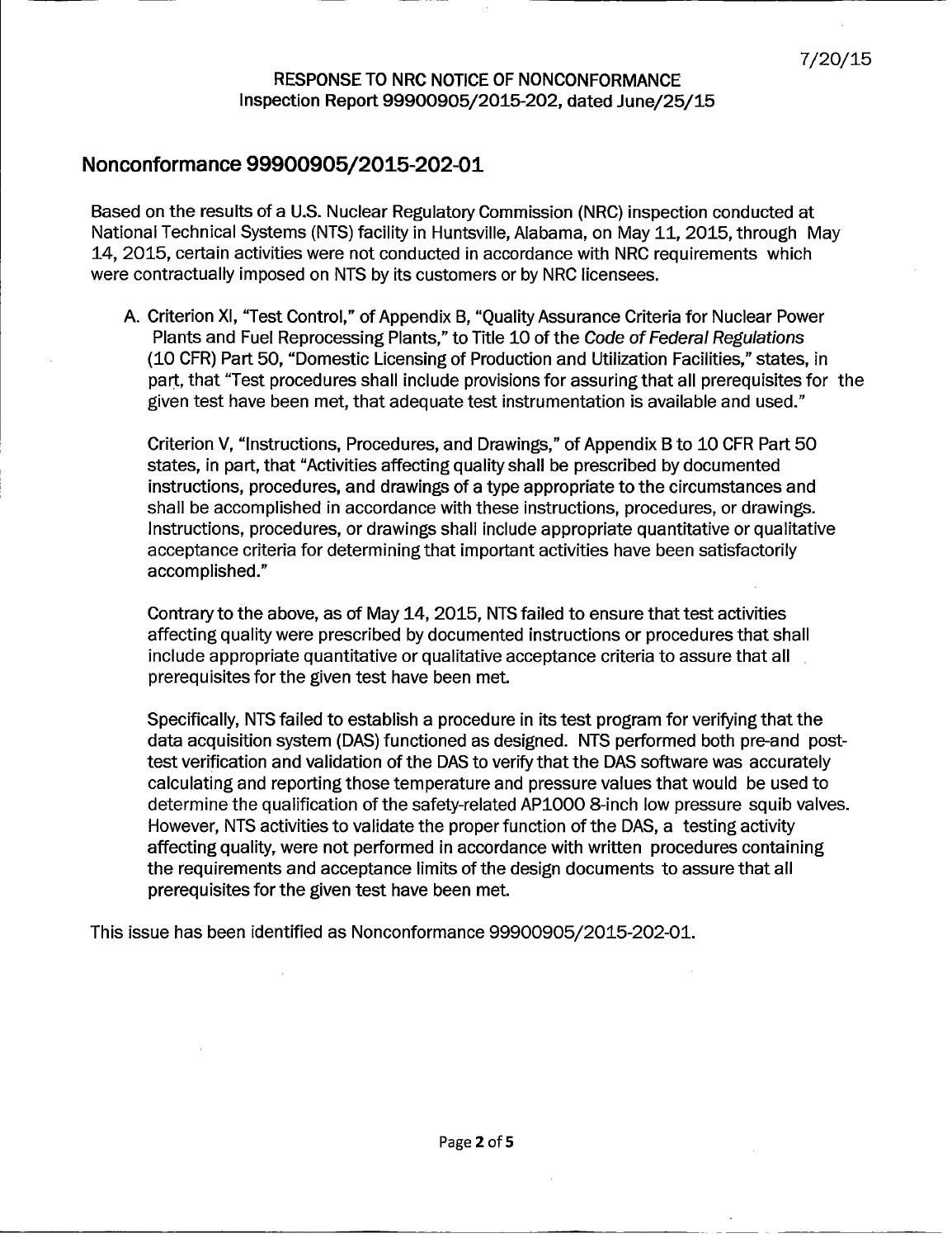# 7/20/15 RESPONSES TO NRC NOTICE OF NONCONFORMANCE Inspection Report 99900905/2015-202-01, dated 6/25/15

(1) The reason for the noncompliance, or if contested, the basis for disputing the noncompliance. NTS Response:

All testing activities were performed with properly calibrated and verified testing equipment in accordance with NTS and Westinghouse requirements. A routine pre-test and post-test verification check (spanning) of the testing equipment was performed to ensure that the testing equipment was operating properly; however no formerly written, detailed procedure was established for these verification activities.

(2) The corrective steps that have been taken and the results achieved.

#### NTS Response:

NTS shall establish and provide a formal written procedure with data sheets for the performance of the routine pre-test and post-test verification check (spanning) of the testing equipment.

(3) The corrective steps that have been taken to avoid noncompliance.

#### NTS Response:

NTS shall re-train appropriate personnel on the specific Criterion XI, "Test Control," of Appendix B and Criterion V "Instructions, Procedures, and Drawings," of Appendix B to ensure future processes are properly documented.

(4) The date when your corrective action will be completed.

#### NTS Response:

These activities shall be completed no later than August 31, 2015.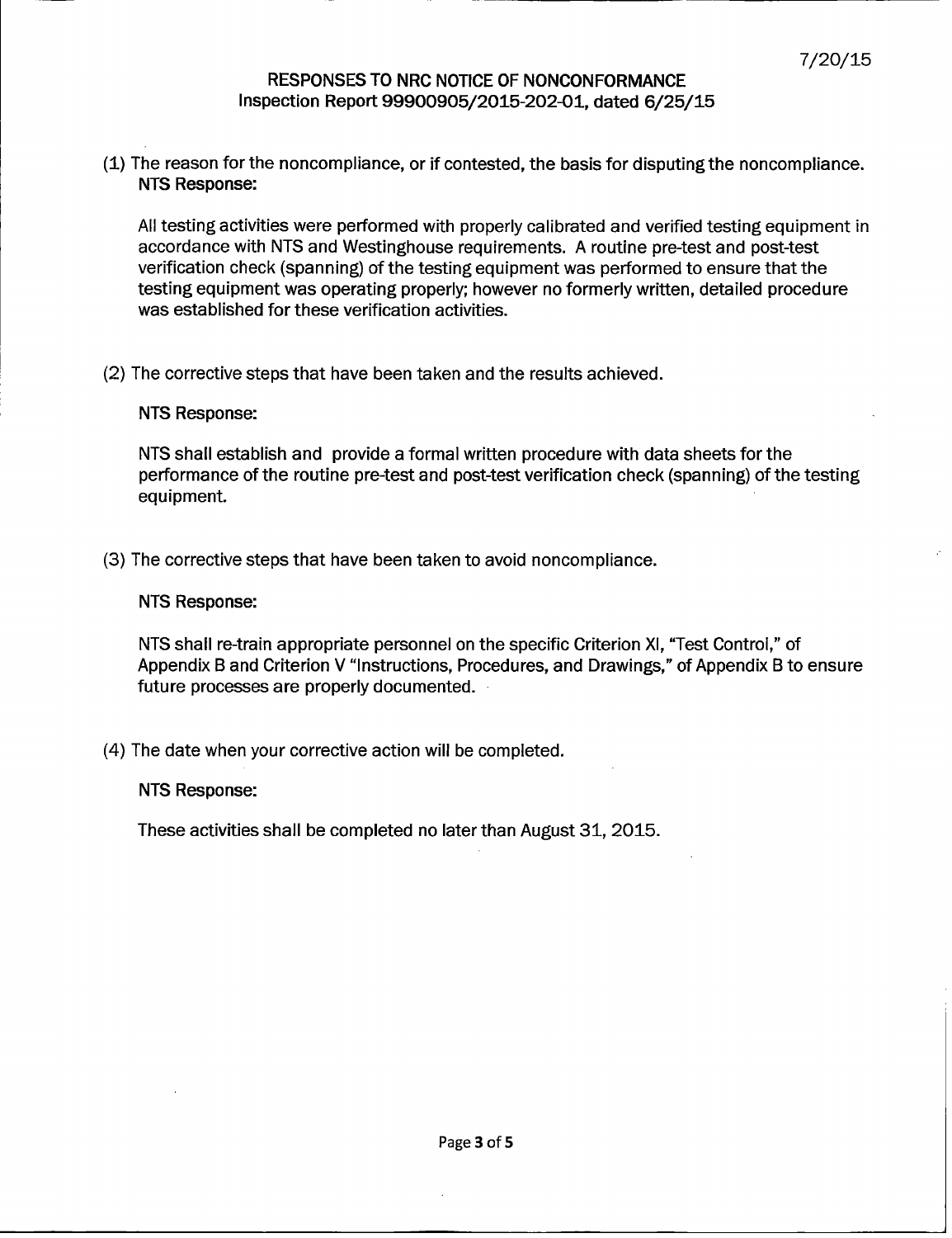## **Nonconformance 99900905/2015-202-02**

B. Criterion VII, "Control of Purchased Material, Equipment, and Services," of Appendix B to 10 CFR Part 50 states, in part, that, "Measures shall be established to assure that purchased material, equipment, and services, whether purchased directly or through contractors and subcontractors, conform to the procurement documents. These measures shall include provisions, as appropriate, for source evaluation and selection, objective evidence of quality furnished by the contractor or subcontractor, inspection at the contractor or subcontractor source, and examination of products upon delivery. The effectiveness of the control of quality by contractors shall be assessed by the applicant or designee at intervals consistent with the importance, complexity, and quantity of the product or services."

Contrary to the above, as of May 14, 2015, NTS failed to assure that the purchased services, purchased directly or through a contractor or subcontractors, conform to the procurement documents and failed to perform source evaluation and selection to verify the effectiveness of the control of quality by contractors and subcontractor at intervals consistent with the importance, complexity, and quality of the products and services.

Specifically, NTS failed to perform a commercial-grade survey or source surveillance of NALCO, a commercial supplier of water and process services, to verify the effectiveness of quality controls used in testing of the demineralized water to support safety-related valve testing. Additionally, NTS failed to assure that the validity of NALCO's water chemical analysis upon receipt will provide reasonable assurance that pH, conductivity, fluoride, and chlorides met the demineralized water quality specifications invoked in procurement documents. If out of specification, these impurities could degrade the stainless steel components ability to perform their safety-related function during plant operations. NTS has been testing and delivering safety/relief valves to U.S. nuclear power plants using demineralized water tested by NALCO, since October 2011.

This issue has been identified as Nonconformance 99900905/2015-202-02.